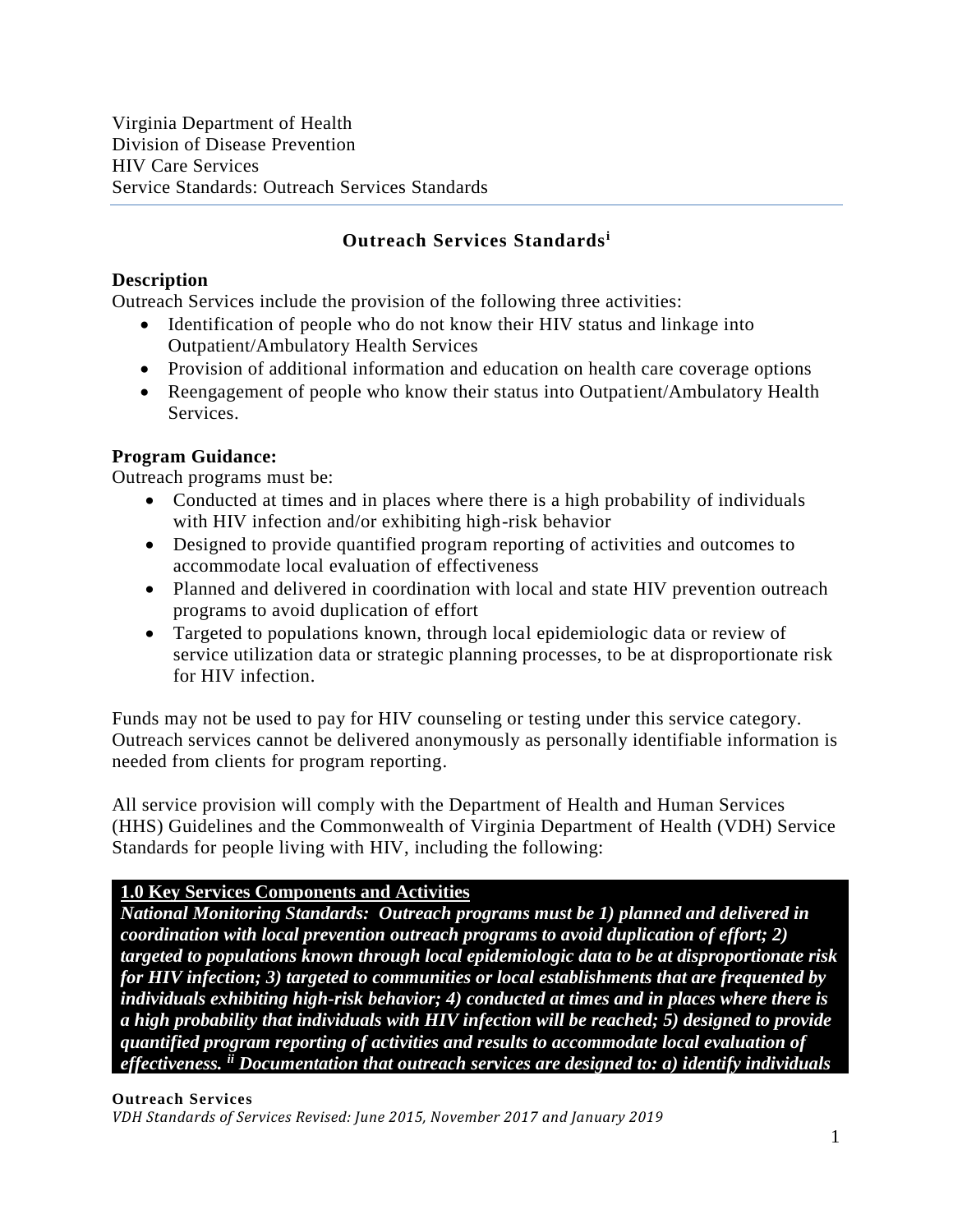*who do not know their HIV status and refer them for counseling and testing; and b) individuals who know their status, and are not in care and help them enter or re-enter HIVrelated medical care.<sup>1</sup>*

| <b>Standard</b>                                                                                                                                                                                                                                                                                                                                                                                                                            | <b>Measure</b>                                                                                                                                                                                                                                                                                                                                                 |
|--------------------------------------------------------------------------------------------------------------------------------------------------------------------------------------------------------------------------------------------------------------------------------------------------------------------------------------------------------------------------------------------------------------------------------------------|----------------------------------------------------------------------------------------------------------------------------------------------------------------------------------------------------------------------------------------------------------------------------------------------------------------------------------------------------------------|
| Documentation                                                                                                                                                                                                                                                                                                                                                                                                                              |                                                                                                                                                                                                                                                                                                                                                                |
| 1.1) Provision of all outreach services are:<br>a) Planned and delivered in coordination<br>with local HIV prevention outreach<br>programs in order to avoid duplication<br>of effort<br>Targeted to populations known to be at<br>b)<br>disproportionate risk for HIV<br>Targeted to communities whose<br>c)<br>residents have disproportionate risk or<br>establishments frequented by<br>individuals exhibiting high-risk<br>behaviors. | 1.1) Client files must have:<br>a) Documentation of planned outreach<br>services and implemented to target<br>specific populations in conjunction<br>with local programs and are not used<br>for disallowed services.<br>Documentation of reasons for<br>b)<br>selecting targeted areas.<br>*Note that there is no duplication with HIV<br>prevention efforts. |
| <i>Note:</i> Funds may not be used to:<br>1) Pay for HIV counseling or testing;<br>Support broad-scope awareness<br>2)<br>activities that targets the general public<br>rather than specific populations and/or<br>communities with high rates of HIV<br>infection; or<br>3) Duplicate HIV prevention outreach<br>efforts.                                                                                                                 |                                                                                                                                                                                                                                                                                                                                                                |
| 1.2) Provision of all outreach services is<br>documented by number of individuals reached,<br>referred for testing, found to be positive,<br>referred to care and entering care.                                                                                                                                                                                                                                                           | 1.2) Documentation of outreach services<br>provided and outcome from referral.                                                                                                                                                                                                                                                                                 |
| Assessment/Service Plan/Provision of Services                                                                                                                                                                                                                                                                                                                                                                                              |                                                                                                                                                                                                                                                                                                                                                                |
| 1.3) Outreach services are conducted to<br>identify individuals who:<br>Do not know their HIV status and refer<br>a)<br>them for counseling and testing; or                                                                                                                                                                                                                                                                                | 1.3) Documentation of individuals reached,<br>referred for testing, referred to care or re-<br>entered care.                                                                                                                                                                                                                                                   |
| b) Identify individuals who know their<br>status and are not in care and help them                                                                                                                                                                                                                                                                                                                                                         |                                                                                                                                                                                                                                                                                                                                                                |

<sup>1</sup> HRSA/HAB Division of State HIV/AIDS Programs National Monitoring Standards— Program Part B (April, 2013), p. 40.

 $\overline{a}$ 

*VDH Standards of Services Revised: June 2015, November 2017 and January 2019*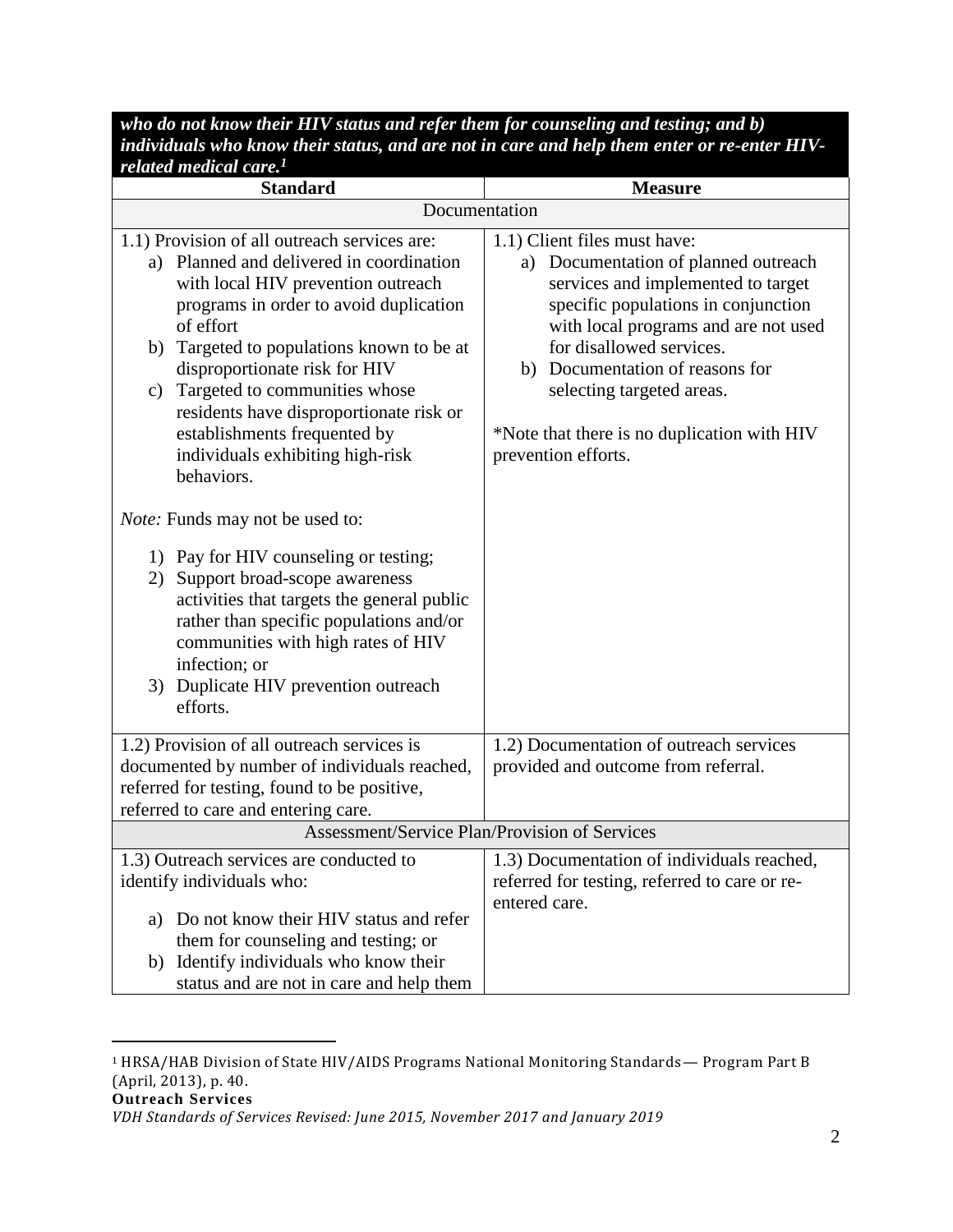| enter or re-enter HIV-related medical                                                                                                     |                                                                                                              |
|-------------------------------------------------------------------------------------------------------------------------------------------|--------------------------------------------------------------------------------------------------------------|
| care.                                                                                                                                     |                                                                                                              |
| 1.4) Outreach services are conducted at times<br>and in places where there is a high probability<br>that people with HIV will be reached. | 1.4) Documentation of individuals reached,<br>referred for testing, referred to care or re-<br>entered care. |
| 1.5) Outreach materials are tailored to target<br>populations such as language, literacy level,<br>culture, gender, risk factors, etc.    | 1.5) Documentation of materials<br>individualized to specific populations.                                   |
| 1.6) Contacts are referred to early intervention                                                                                          | 1.6) Documentation of clients referred to                                                                    |
| programs or other designated intake sites.                                                                                                | early intervention programs or other                                                                         |
|                                                                                                                                           | designated intake sites.                                                                                     |
| 1.7) Memorandums of                                                                                                                       | 1.7) Memorandums of                                                                                          |
| Agreement/Understanding will be developed to                                                                                              | agreement/understanding on file.                                                                             |
| facilitate collaboration with service providers                                                                                           |                                                                                                              |
| to when outreach contacts may be referred.                                                                                                |                                                                                                              |
| Outreach staff should be familiarized with                                                                                                |                                                                                                              |
| available resources in the communities.                                                                                                   | List of resources available for review.                                                                      |
| 2.0 Client Rights and Responsibilities                                                                                                    |                                                                                                              |

*National Monitoring Standards: Provision of Part B funded HIV primary medical care and support services, to the maximum extent, without regard to either: the ability of the individual to pay for such services, or the current or past health conditions of the individuals served.iii*

| <b>Standard</b>                                                                                                                                                                                                                                                                                                                                                                                                                                                                                                                                                                 | <b>Measure</b>                                  |
|---------------------------------------------------------------------------------------------------------------------------------------------------------------------------------------------------------------------------------------------------------------------------------------------------------------------------------------------------------------------------------------------------------------------------------------------------------------------------------------------------------------------------------------------------------------------------------|-------------------------------------------------|
| 2.1) Services are available and accessible to                                                                                                                                                                                                                                                                                                                                                                                                                                                                                                                                   | 2.1) Written non-discrimination policy on file. |
| any individual.                                                                                                                                                                                                                                                                                                                                                                                                                                                                                                                                                                 |                                                 |
| All providers shall be in compliance with all<br>applicable federal, state, and local anti-<br>discrimination laws and regulations, including<br>but not limited to the American's with<br>Disabilities Act. All providers shall adopt a<br>non-discrimination policy prohibiting the<br>refusal of rendering services on the basis of<br>fact or perception of race, color, creed,<br>religion, national origin, ancestry, age, sex,<br>sexual orientation, gender identity, domestic<br>partner status, marital status, height, weight,<br>disability, or HIV/AIDS diagnosis. |                                                 |
| Each provider shall make available to clients a<br>process for requesting interpretation services,<br>including American Sign Language.                                                                                                                                                                                                                                                                                                                                                                                                                                         |                                                 |
| 2.2) Clients Rights and Responsibilities policy                                                                                                                                                                                                                                                                                                                                                                                                                                                                                                                                 | 2.2) Written policy on file.                    |
| exists which requires each client to sign & date                                                                                                                                                                                                                                                                                                                                                                                                                                                                                                                                |                                                 |

#### **Outreach Services**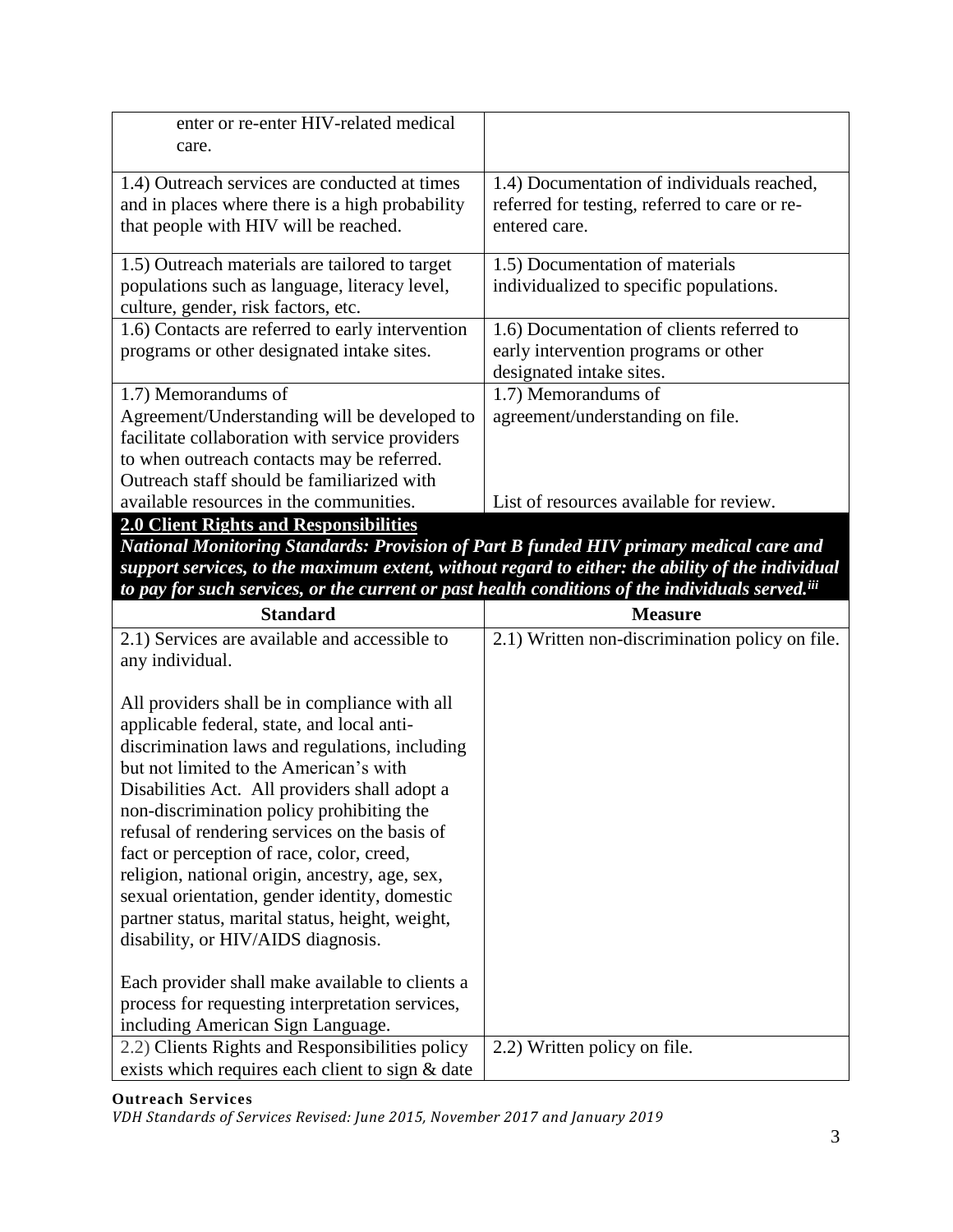|         | a form indicating they has been offered: a)    |                                           |
|---------|------------------------------------------------|-------------------------------------------|
|         | explanation of the policy, and b) copy of      |                                           |
|         | 'Client's Rights and Responsibilities, c)      |                                           |
|         | communication of client's understanding of the |                                           |
| policy  |                                                |                                           |
|         | 2.3) Explanation of Client's Rights and        | 2.3) Current Client's Rights and          |
|         | Responsibilities is provided to each client.   | Responsibilities form signed and dated by |
|         |                                                | client and located in client's record.    |
|         | Client rights include:                         |                                           |
| $\circ$ | Be treated with respect, dignity,              |                                           |
|         | consideration, and compassion;                 |                                           |
| $\circ$ | Receive services free of discrimination;       |                                           |
| O       | Be informed about services and options         |                                           |
|         | available.                                     |                                           |
| $\circ$ | Participate in creating a plan of              |                                           |
|         | services;                                      |                                           |
| $\circ$ | Reach an agreement about the                   |                                           |
|         | frequency of contact the client will           |                                           |
|         | have either in person or over the phone.       |                                           |
| $\circ$ | File a grievance about services received       |                                           |
|         | or denied;                                     |                                           |
| $\circ$ | Not be subjected to physical, sexual,          |                                           |
|         | verbal and/or emotional abuse or               |                                           |
|         | threats;                                       |                                           |
| $\circ$ | Voluntary withdraw from the program;           |                                           |
| $\circ$ | Have all records be treated                    |                                           |
|         | confidentially;                                |                                           |
|         |                                                |                                           |
|         | Have information released only when:           |                                           |
| $\circ$ | A written release of information is            |                                           |
|         | signed;                                        |                                           |
| $\circ$ | A medical emergency exists;                    |                                           |
| O       | There is an immediate danger to the            |                                           |
|         | client or others;                              |                                           |
| O       | There is possible child or elder abuse;        |                                           |
|         | <b>or</b>                                      |                                           |
| $\circ$ | Ordered by a court of law.                     |                                           |
|         |                                                |                                           |
|         | Client responsibilities include:               |                                           |
| $\circ$ | Treat other clients and staff with             |                                           |
|         | respect and courtesy;                          |                                           |
| O       | Protect the confidentiality of other           |                                           |
|         | clients;                                       |                                           |
| O       | Participate in creating a plan of service;     |                                           |

# **Outreach Services**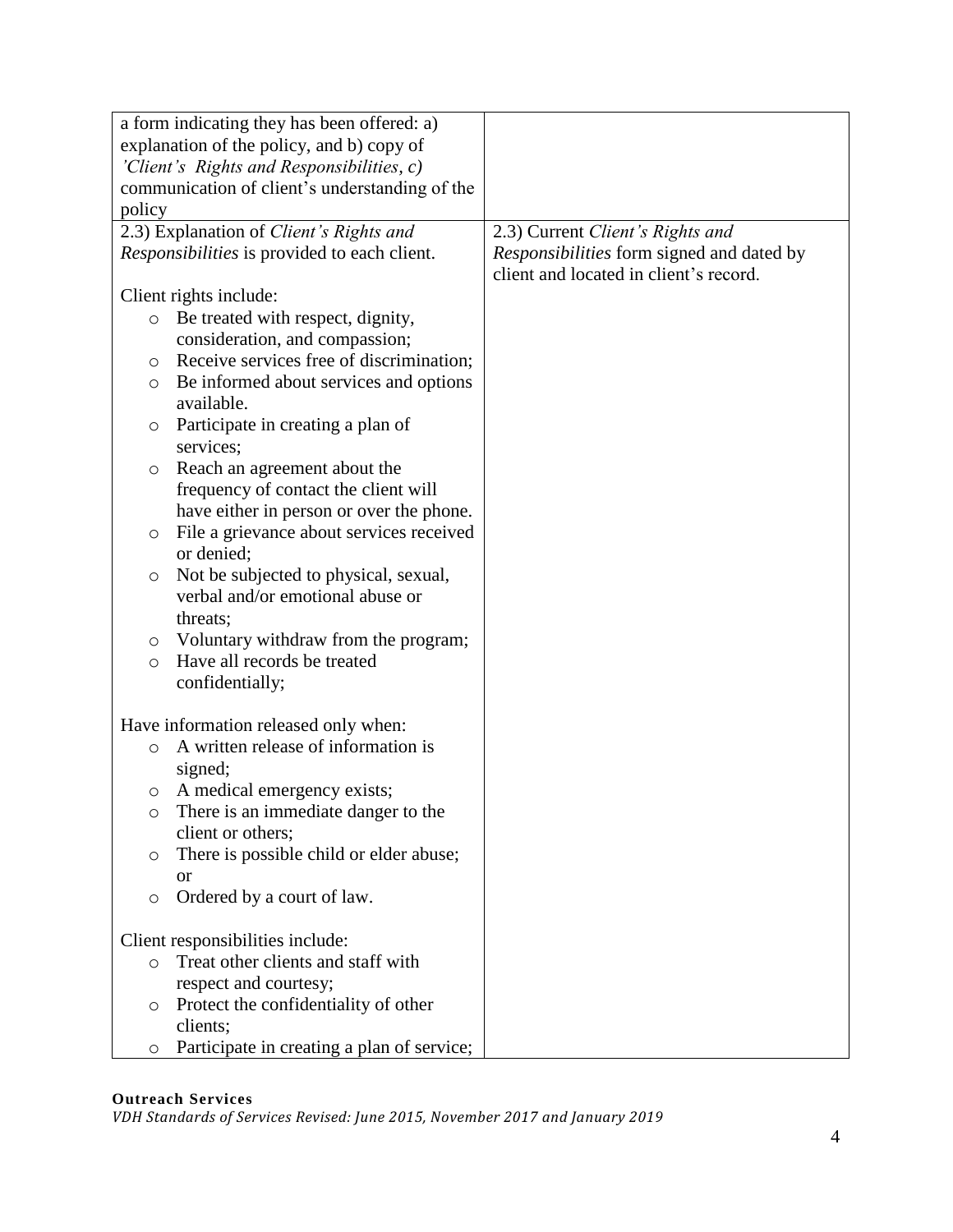| Let the agency know any concerns or<br>$\circ$<br>changes in needs;<br>Make and keep appointments, or when<br>$\circ$<br>possible, phone to cancel or change an<br>appointment time;<br>Stay in contact with the agency by<br>$\circ$<br>informing the agency of change in<br>address and phone number, respond to<br>phone calls and mail<br>Avoid subjecting the agency's staff to<br>$\circlearrowright$<br>physical, sexual, verbal and/or<br>emotional abuse or threats. |                                                                                                                         |
|-------------------------------------------------------------------------------------------------------------------------------------------------------------------------------------------------------------------------------------------------------------------------------------------------------------------------------------------------------------------------------------------------------------------------------------------------------------------------------|-------------------------------------------------------------------------------------------------------------------------|
|                                                                                                                                                                                                                                                                                                                                                                                                                                                                               |                                                                                                                         |
| <b>3.0 Grievance Process</b>                                                                                                                                                                                                                                                                                                                                                                                                                                                  |                                                                                                                         |
| <b>Standard</b>                                                                                                                                                                                                                                                                                                                                                                                                                                                               | <b>Measure</b>                                                                                                          |
| 3.1) Grievance policy exists which requires<br>each client to sign & date indicating they has<br>been offered: a) explanation of the policy, and<br>b) copy of Grievance Procedure and c)<br>communication of client's understanding of the<br>policy.                                                                                                                                                                                                                        | 3.1) Written grievance procedure on file,<br>available in languages and formats<br>appropriate to populations served.   |
| Policy shall describe the process for resolving<br>client grievances, including identification of<br>whom to contact and applicable timelines.                                                                                                                                                                                                                                                                                                                                |                                                                                                                         |
| Policy shall be available in languages and<br>formats (e.g. for persons with disabilities)<br>appropriate to populations served.                                                                                                                                                                                                                                                                                                                                              |                                                                                                                         |
| 3.2) Explanation of Grievance Procedure is<br>provided to each client.                                                                                                                                                                                                                                                                                                                                                                                                        | 3.2) Current Grievance Procedure form<br>signed and dated by Client and located in<br>client's record.                  |
| Clients may file a grievance if their request for<br>services is denied or if they have any complaint<br>or concern about the services received.                                                                                                                                                                                                                                                                                                                              |                                                                                                                         |
| 3.3) Grievance process shall be fair and<br>expeditious for resolution of client grievances.                                                                                                                                                                                                                                                                                                                                                                                  | 3.3) Documentation of client grievances,<br>status and resolution.                                                      |
| 3.4) Review of grievance policy yearly with<br>client signature.                                                                                                                                                                                                                                                                                                                                                                                                              | 3.4) Current Client's Rights and<br>Responsibilities form signed and dated by<br>client and located in client's record. |
| <b>4.0 Personnel Qualifications (including licensure)</b>                                                                                                                                                                                                                                                                                                                                                                                                                     |                                                                                                                         |

## **Outreach Services**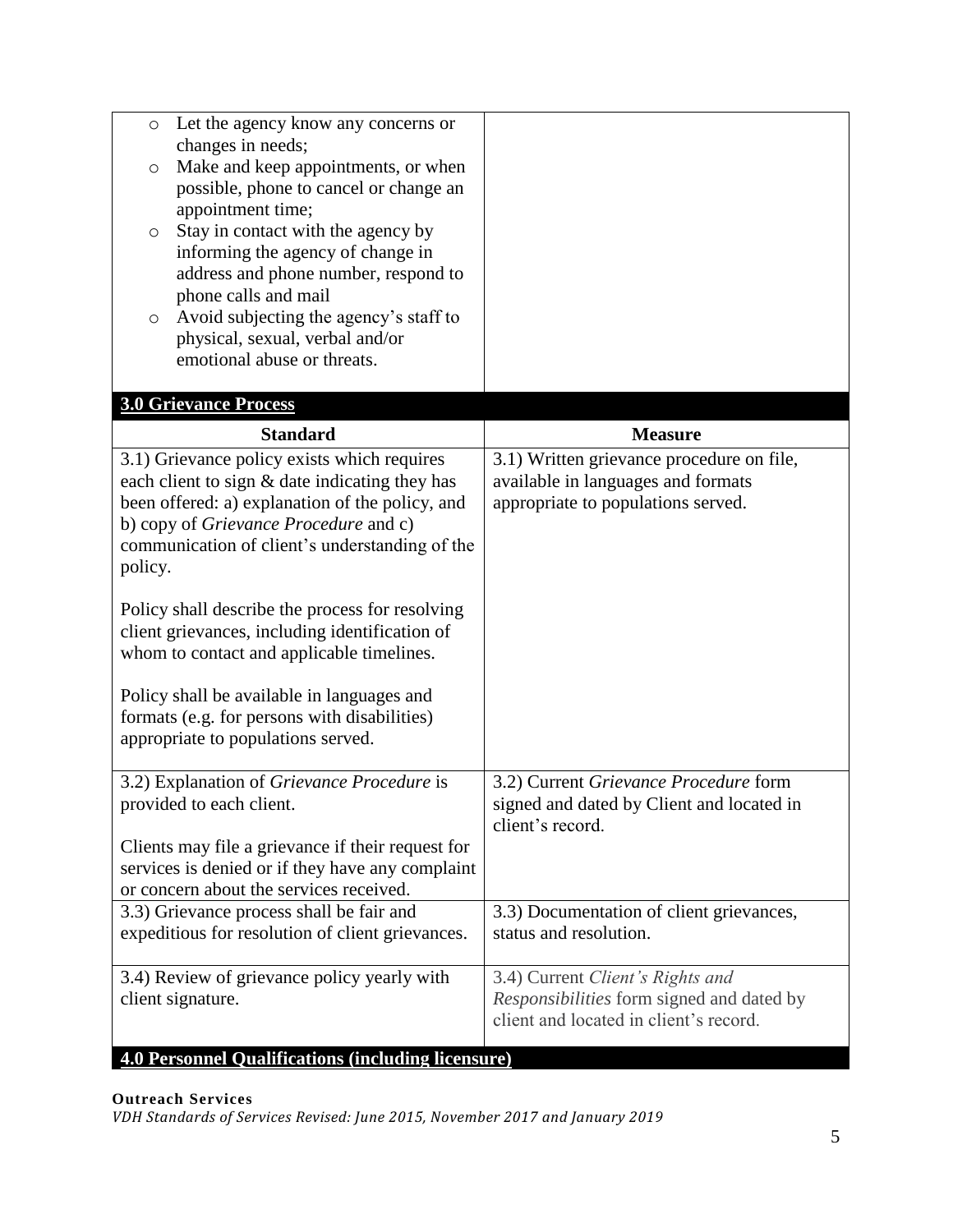| <b>Standard</b>                                                                                                                                                                                                                                                                                                                                                                                                                                              | <b>Measure</b>                                                                                                                  |
|--------------------------------------------------------------------------------------------------------------------------------------------------------------------------------------------------------------------------------------------------------------------------------------------------------------------------------------------------------------------------------------------------------------------------------------------------------------|---------------------------------------------------------------------------------------------------------------------------------|
| 4.1) Outreach staff must have a high school<br>diploma or GED or one year of experience<br>working with patients infected with HIV or any<br>additional health care training.                                                                                                                                                                                                                                                                                | 4.1) Documentation of qualifications in<br>personnel file.                                                                      |
| 4.2) Newly employed outreach staff must<br>complete the following training within 180<br>calendar days of hire:<br><b>HIV 101</b><br>Outreach and procedures including<br>safety of staff (sign out with supervisor,<br>travel in pairs of 2; etc.,)<br>Infection control/blood borne<br>pathogens<br>Confidentiality<br>Cultural competency<br>How to make a referral<br>Adherence                                                                          | 4.2) Documentation of training completed in<br>personnel file.                                                                  |
| 4.3) Outreach staff must complete 6 hours of<br>continuing education on HIV/AIDS annually.                                                                                                                                                                                                                                                                                                                                                                   | 4.3) Documentation of training completed in<br>personnel file.                                                                  |
| 4.4) Non-professional staff must be supervised<br>by a degreed or licensed individual in the fields<br>of health, social services, mental health or a<br>professional with equivalent experience.<br>5.0 Cultural and Linguistic Competency                                                                                                                                                                                                                  | 4.4) Documentation of supervision in staff<br>according to agency policy.                                                       |
| <b>Standard</b>                                                                                                                                                                                                                                                                                                                                                                                                                                              | <b>Measure</b>                                                                                                                  |
| 5.1) Health services are culturally and<br>linguistically competent, client-guided and<br>community based. At a minimum, provider's<br>documentation should include:<br>Experience with providing services to the<br>diverse ethnic, linguistic, sexual or cultural<br>populations targeted;<br>Capacity of staff, including volunteers and<br>$\bullet$<br>Board, to design, provide and evaluate<br>culturally and linguistically appropriate<br>services; | 5.1) Documentation of cultural and linguistic<br>competence as reported in annual Cultural<br>and Linguistic Competency Report. |
| List of cultural competency trainings<br>completed by staff.                                                                                                                                                                                                                                                                                                                                                                                                 |                                                                                                                                 |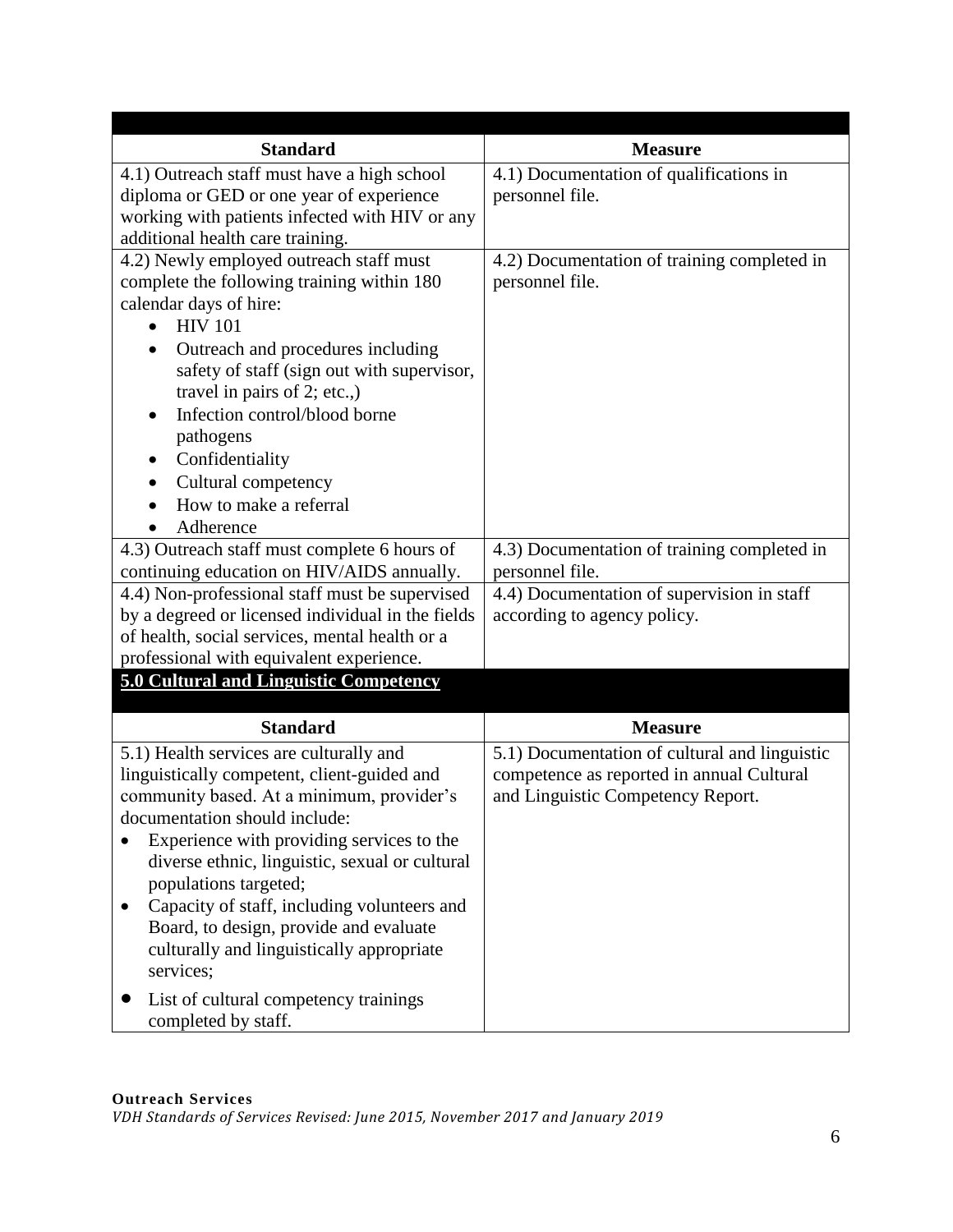| 5.2) Easy-to-understand print and multimedia<br>materials and signage in the languages<br>commonly used by the populations in the<br>service area shall be available. <sup>iv</sup>                                                                                                                                                                                             | 5.2) Culturally and linguistically appropriate<br>materials and signage accessible.                                                                                                                                                                                                                       |
|---------------------------------------------------------------------------------------------------------------------------------------------------------------------------------------------------------------------------------------------------------------------------------------------------------------------------------------------------------------------------------|-----------------------------------------------------------------------------------------------------------------------------------------------------------------------------------------------------------------------------------------------------------------------------------------------------------|
| 6.0 Privacy and Confidentiality (including securing records)                                                                                                                                                                                                                                                                                                                    |                                                                                                                                                                                                                                                                                                           |
| <b>Standard</b>                                                                                                                                                                                                                                                                                                                                                                 | <b>Measure</b>                                                                                                                                                                                                                                                                                            |
| 6.1) Client confidentiality policy exists which<br>include: 1) Release of information<br>requirements, and b) Health Insurance<br>Portability and Accountability Act.                                                                                                                                                                                                           | 6.1) Written Client confidentiality policy on<br>file at provider agency.                                                                                                                                                                                                                                 |
| 6.2) Client's consent for release of information<br>is determined.                                                                                                                                                                                                                                                                                                              | 6.2) Current Release of Information Form<br>signed and dated by client and provider<br>representative and located in client's record.<br>Each release form indicates who may receive<br>the client's information and has an expiration<br>of not more than 12 months from date of<br>signature.           |
| 6.3) Each client file is stored in a secure<br>location. Electronic client records are protected<br>from unauthorized use.                                                                                                                                                                                                                                                      | 6.3) Files stored in locked file or cabinet with<br>access limited to appropriate personnel.<br>Electronic files are secure with password<br>protection and access is limited to appropriate<br>personnel.                                                                                                |
| 6.4) Annual submission of Verification of<br>Receipt of Assurance of Key Requirements<br>document by all staff that handle client<br>identifying information.                                                                                                                                                                                                                   | 6.4) Documentation of signed Verification of<br>Receipt of Assurance of Key Requirement<br>forms.                                                                                                                                                                                                         |
| <b>7.0 Quality Management</b>                                                                                                                                                                                                                                                                                                                                                   |                                                                                                                                                                                                                                                                                                           |
| <b>National Monitoring Standards: Implement a Clinical Quality Management Program (CQM)</b><br>to include: $a$ ) written QM plan; $b$ ) quality expectations for providers and services; $c$ ) method<br>to report and track expected outcomes; d) monitoring of provider compliance with HHS<br><i>treatment guidelines and Part B Program's approved Standards of Care.</i> " |                                                                                                                                                                                                                                                                                                           |
| <b>Standard</b>                                                                                                                                                                                                                                                                                                                                                                 | <b>Measure</b>                                                                                                                                                                                                                                                                                            |
| 7.1) Measure and report client health outcomes<br>using Outreach Services service measures<br>approved by VDH.                                                                                                                                                                                                                                                                  | 7.1) Performance measurement data on the<br>following indicators:<br>Percentage of people living with HIV and<br>$\bullet$<br>receiving Outreach Services, regardless of<br>age, who will have at least two care<br>markers in a 12 month period that are at<br>least 3 months apart (Care marker defined |

**Outreach Services**

*VDH Standards of Services Revised: June 2015, November 2017 and January 2019*

as evidence of a HIV medical care visit date, a CD4 count and test date, a viral load value and test date, and/or an